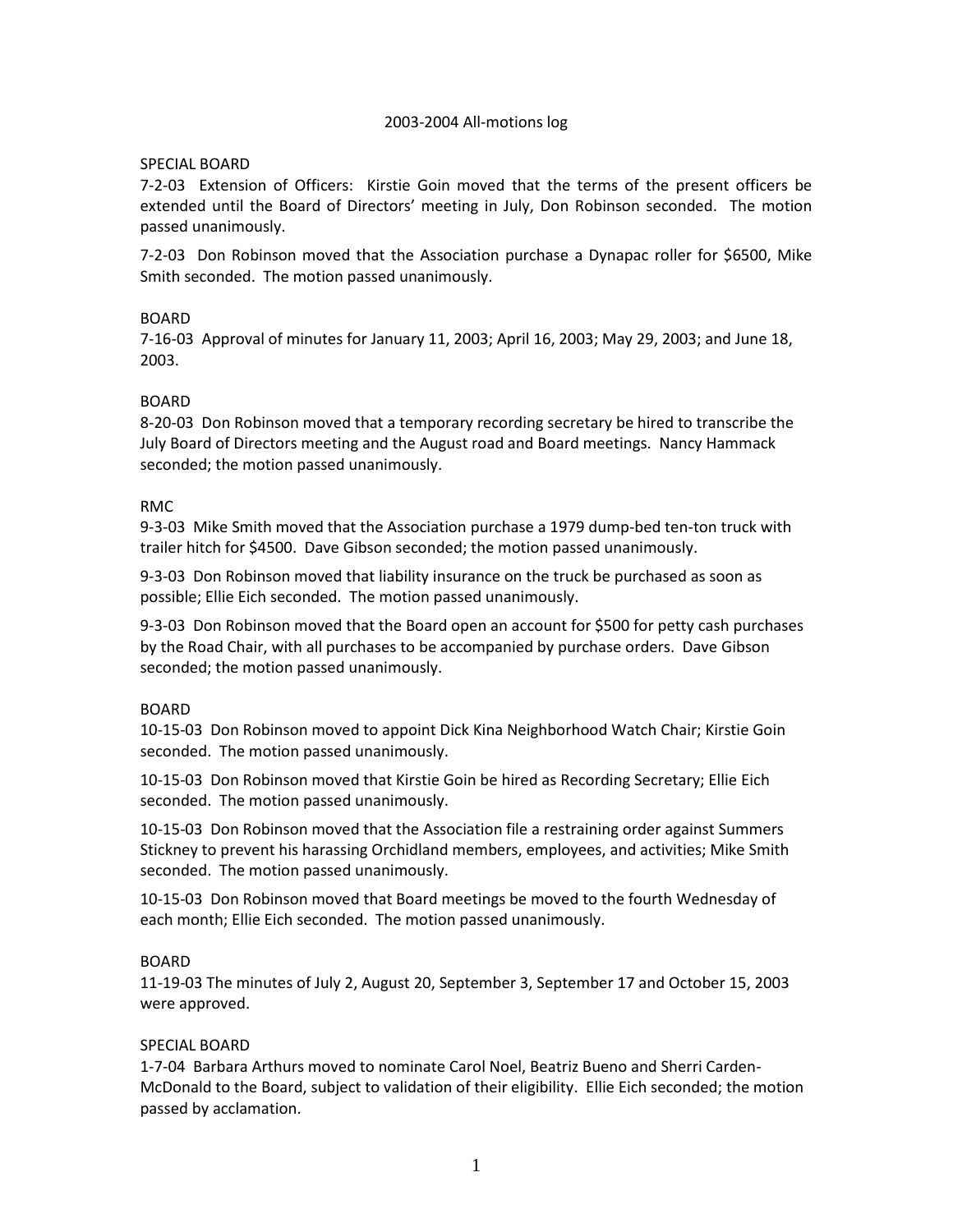1-7-04 Nancy Hammack moved to reimburse the cost of the copier cartridge in Mya PawU's office; Don Robinson seconded. The motion passed unanimously.

1-7-04 Barbara Arthurs moved to adopt the following proposed amendments to the Bylaws: Article VII, Section 9: FUNDS OF THE CORPORATION

All funds received by the Association shall be promptly deposited, intact, into an OLCA account by the Accounts Receivable Clerk. The Treasurer shall have a one hundred dollar (\$100.00) petty cash fund.

> 1) *The BOD shall have the authority to create and terminate other petty cash funds for a specific purpose assigned to a specific individual authorized by the BOD. This individual shall be responsible for such funds and shall report all expenses in writing to the Accounts Payable Clerk who informs the Treasurer on a regular basis. A special checking account may be created for this purpose.*

 All other disbursements will be by check requiring the signature of two of the following officers: the Treasurer, 2) *Secretary*, Vice-President, or the President. Ellie seconded; the motion passed unanimously.

1-7-04 Ellie Eich moved that a special general membership meeting be held January 24 at 11 a.m. for discussion of the proposed Bylaws amendments and other matters requiring general membership approval. Nancy Hammack seconded; the motion passed unanimously.

## BOARD

1-28-04 Ellie Eich moved to approve \$60,000 for the next incremental paving (36<sup>th</sup> to 38<sup>th</sup>) on Auli`i Drive. Mike Smith seconded; the motion passed unanimously.

1-28-04 Dave Gibson moved to rent a portapotty for the road maintenance crew. Mike Smith seconded; the motion passed unanimously.

## RMC

2-4-04 Don Robinson moved to ask the Board of Directors to approve \$3000 from the lot fund to fence the perimeter of the Community Lot. Mike Smith seconded; the motion passed unanimously.

## BOARD

2-25-04 Don Robinson moved to appropriate an additional \$1200 for the Community Lot fence from the Lot Fund. Mike Smith seconded; the motion passed unanimously.

## SPECIAL MEMBERSHIP

3-13-04 Rory Perry moved that Don Robinson be allowed to apply for the position of Road Manager in compliance with Article VII, Section 10 of the Bylaws. Luke Bailey seconded; the motion passed by a vote of 33 for, 0 against.

## SPECIAL BOARD

4-7-04 Mike Smith moved to reestablish the paid position of Road Manager. Ian Brown seconded; the motion passed unanimously.

4-7-04 Barbara Arthurs moved that the President be authorized to seek legal counsel, not to exceed \$700, to answer questions concerning the commercial MRMA's. Mike Smith seconded; the motion passed unanimously.